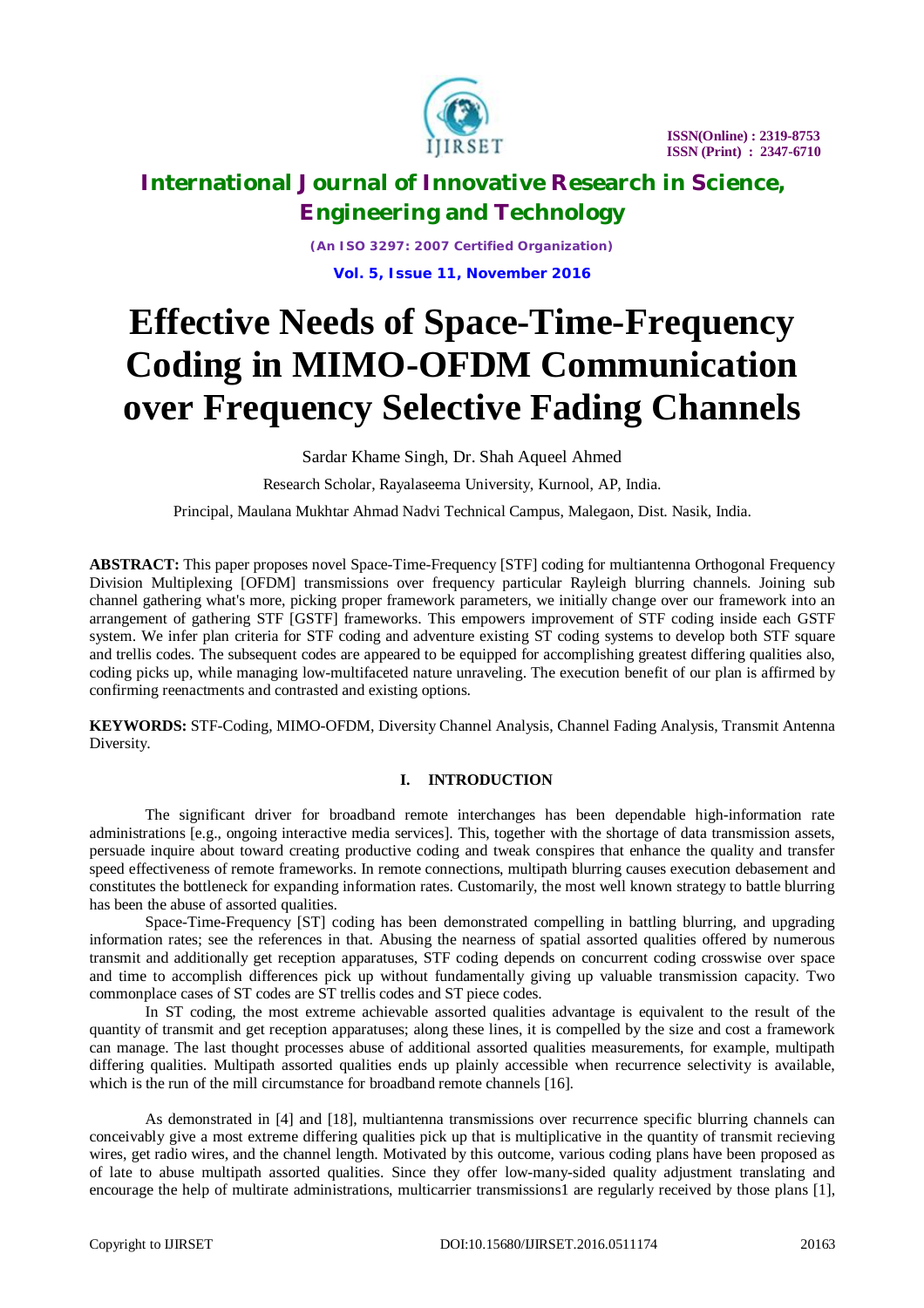

*(An ISO 3297: 2007 Certified Organization)*

#### **Vol. 5, Issue 11, November 2016**

[4], [14], [18], [2]. Among them, [14] and [2] depend on consolidating ST codes with excess or no redundant straight proceeds.

Most extreme differing qualities pick up is accomplished in [14] and [2] to the detriment of data transfer capacity productivity [14] or expanded unraveling multifaceted nature [14]. Then again, [1], [4], [5], [12], and [18] depend on space-recurrence [SF] coding, which adds up to at the same time coding over space and recurrence. Be that as it may, because of the restrictive unpredictability in building the codes, no SF codes have been composed in [1], [4], [12], or [18]. Rather, [1], [4], [12], and [18] just receive existing codes [ST piece codes in [4] and trellis-coded tweak [TCM] codes in [1], [4], [12], [18]], without greatest differing qualities pick up ensures. In [5], a SF code is proposed to accomplish most extreme differing qualities pick up to the detriment of transfer speed productivity.

Additionally, issues relating to boosting the coding increase of ST-coded transmissions over recurrence particular channels presently can't seem to be tended to. Concentrating on multiantenna orthogonal recurrence division multiplexing [OFDM] transmissions through recurrence particular Rayleigh blurring channels, this paper seeks after a novel way: joint space-time-frequency [STF] coding over space, time, and recurrence. Turning to sub-channel gathering [10], [17], [24] and by picking appropriate framework parameters, we initially isolate the arrangement of for the most part connected OFDM subchannels into gatherings of subchannels. We consequently change over our framework into an arrangement of what we term bunch STF [GSTF] subsystems, inside which STF coding is considered. By inferring outline criteria for STF codes, we give a connection between STF codes and existing ST codes. We demonstrate that subchannel gathering preserves most extreme differing qualities picks up while streamlining the code development as well as the unraveling calculation altogether also.

#### **II. PROPOSED SYSTEM SUMMARIZATION**

Going for augmenting both differences and coding picks up, we build two sorts of STF codes [STF piece [STFB] codes and STF trellis [STFT] codes], whose execution is explored both by hypothetical investigates and by substantiating reproductions.

The significant commitments of this paper are the accompanying.

- For multiantenna OFDM frameworks, we present the idea of STF coding to empower most extreme assorted qualities, high coding increases, and low interpreting multifaceted nature.
- For multiantenna OFDM frameworks, we consolidate subchannel gathering to make GSTF frameworks and legitimize that subchannel gathering does not debilitate the potential for accomplishing most extreme assorted qualities pick up, while bringing about GSTF coded subsystems that are "inviting" to plan.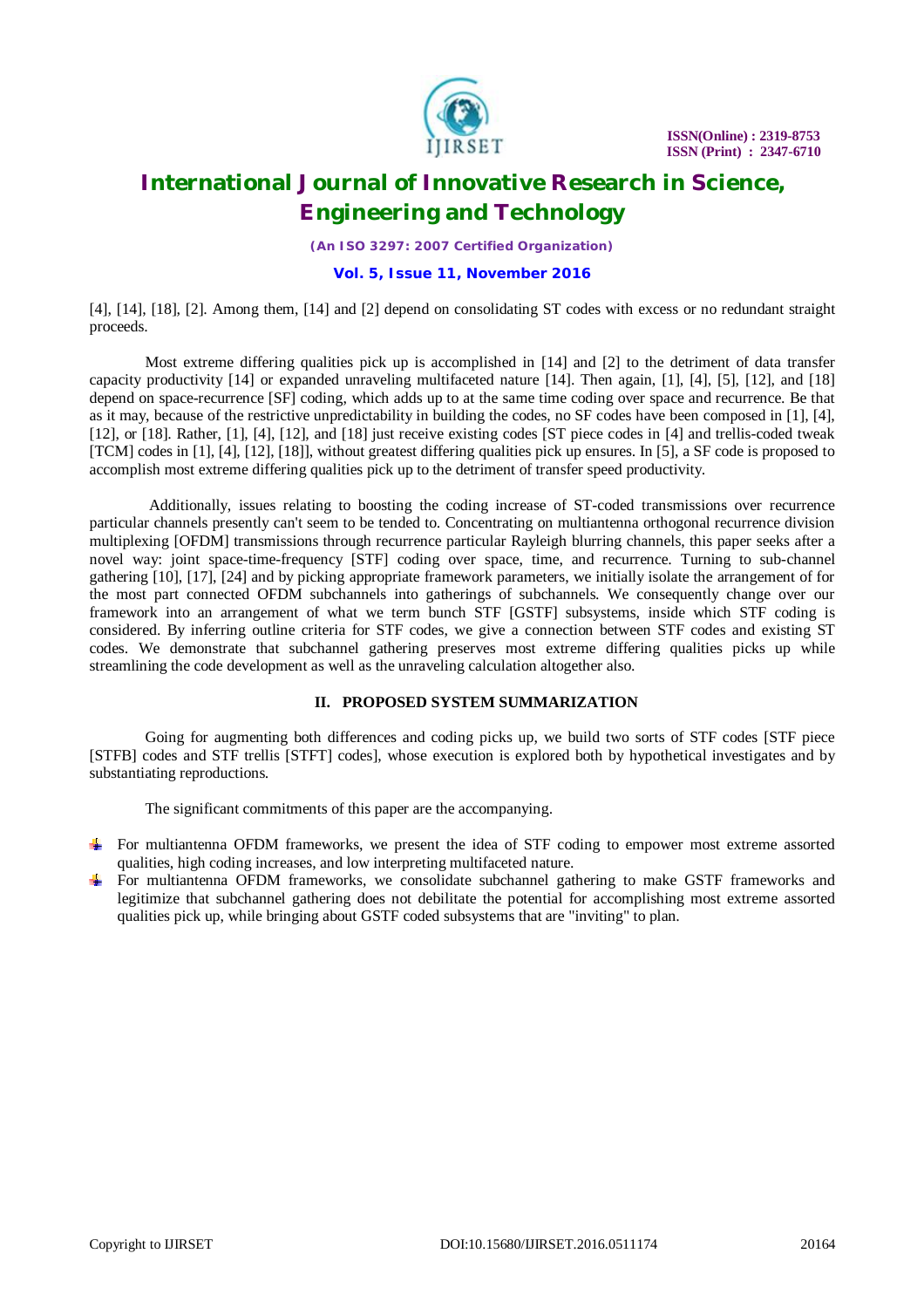

*(An ISO 3297: 2007 Certified Organization)*

**Vol. 5, Issue 11, November 2016**



Fig. 1. Space Time Frequency OFDM Antenna Design

- For GSTF frameworks, we infer plan criteria of STF codes and expressly connect them to those of ST codes. The last encourages misuse of existing ST coding methods in planning STF codes.
- Under the built up outline criteria, we develop STFB and STFT codes, which perform well in different channel **No.** situations.



Fig. 2 STF block-coded OFDM with  $N = 2$  and  $N = 2$ .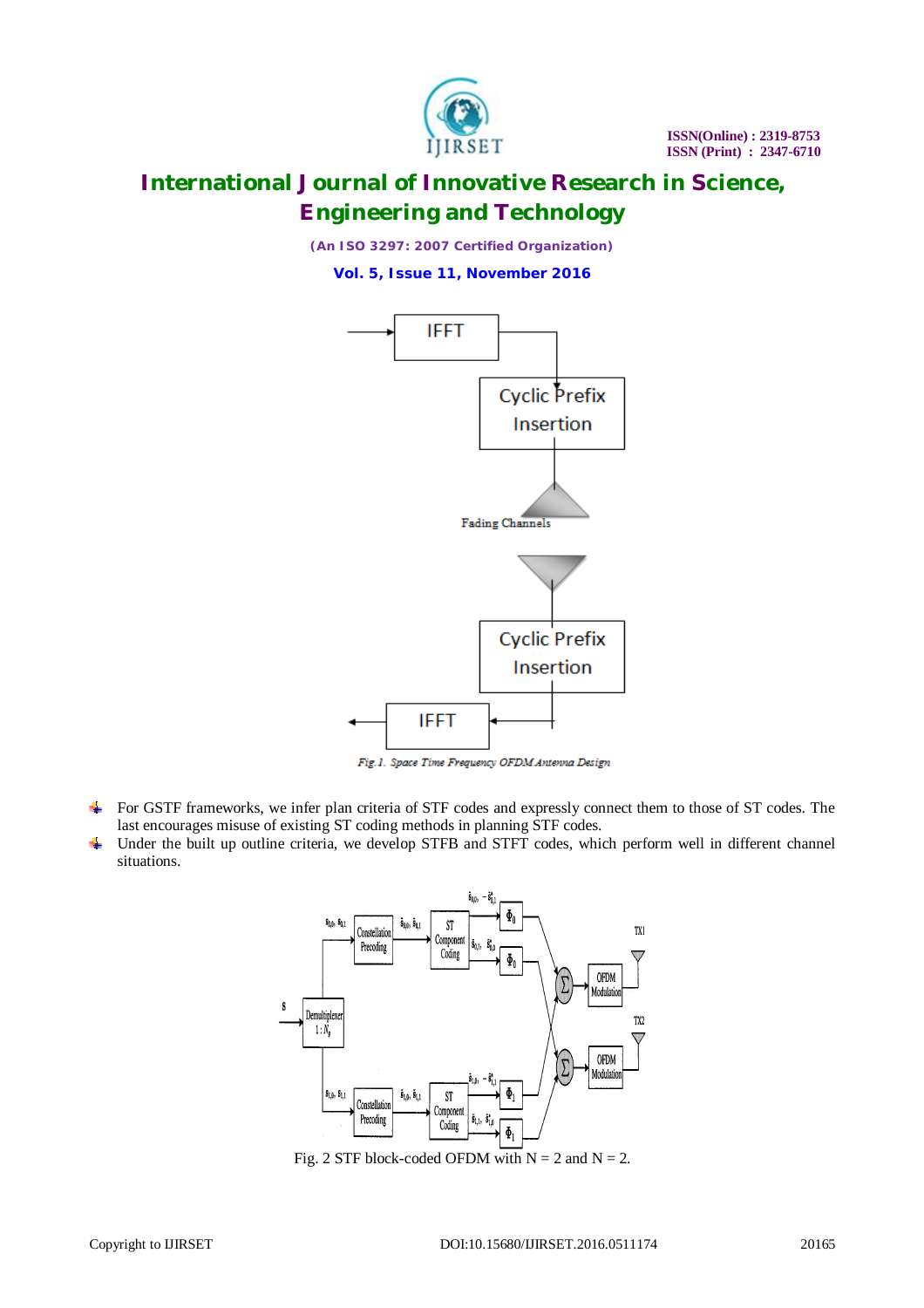

*(An ISO 3297: 2007 Certified Organization)*

#### **Vol. 5, Issue 11, November 2016**

#### **III. LITERATURE SURVEY**

In the year of 2001 the authors "Y. Liu, M. P. Fitz, and O. Y. Takeshita" dictated into their paper titled "Space-time codes performance criteria and design for frequency selective fading channels" such as the space time code design for single carrier transmission over frequency selective fading channels. The design criteria are derived first and then we apply the algebraic /spl Sigma//sub 0/-rank theory to show how to design codes to take advantage of space and frequency diversity simultaneously. Finally, example codes are shown to achieve desired level of diversity by simulation results.

In the year of 2001 the authors "Z. Liu and G. B. Giannakis" dictated into their paper titled "Space-time block coded multiple access through frequency-selective fading channels" such as the performance and capacity of space time block coded (STBC) multi-user CDMA system over Rayleigh fading channel condition using multiple transmit antennas is investigated in this approach. Using simulation and analytical approach, we show that STBC CDMA system has increased performance in cellular networks. We also compare the performance of this system with the typical CDMA system and show that STBC and multiple transmit antennas for multi-user CDMA system provide performance gain without any need of extra processing or bandwidth.

#### **IV. ISSUES IN SYSTEM MODELING**

In this area, we address a few plan issues by giving responses to the accompanying two inquiries. **Question-1)** How much differences advantage is adequate? **Question-2)** is it better to utilize STF piece or STF trellis coding?

#### **(i). Request of Diversity Advantage**

As said in Section I, the real inspiration driving STF coding is to enhance the differing qualities advantage from arrange NtNr (in a ST coded framework) to arrange by promoting likewise on multipath assorted qualities. Then again, instinct recommends that execution change by expanding will in the end immerse as the differing qualities arrange develops past a specific level [22]. Subsequently, STF coding bodes well when we are managing frameworks having few radio wires, which is additionally industrially best. Specifically, we are occupied with a negligible multiantenna framework with and for downlink applications. As contended in [22], when , little can picked up by utilizing more than transmit recieving wires in a ST coded framework.

Henceforth, ought to be sufficient to give adequate differences advantage in our STF framework with and , which is attractive on the off chance that we review that the littler the , the lower the translating multifaceted nature for both STFB and STFT codes. Up until this point, we have confined to be the physical channel arrange. In the spin-off, we lift this confinement by letting signify the physical channel arrange and the direct request expected in planning STF codes. Clearly, can be for the most part not the same as. In ordinary remote conditions, we have.

Keeping in mind the end goal to limit translating many-sided quality, we can basically pick and outline our STF codes as point by point in Sections III–V. Truth be told, if , the subsequent framework will have the capacity to accomplish differing qualities preferred standpoint of request and high coding advantage. Unmistakably, the accomplished execution will be problematic for this situation, yet it will be adequately useful for most functional applications.

#### **(ii). STF Block Coding Versus STF Trellis Coding**

In spite of the fact that our outline applies to discretionary and , we concentrate on the previously mentioned negligible multiantenna framework with and . As needs be, we contrast STF piece codes and STF trellis codes in light of these parameters. Review that with , there is no rate misfortune when utilizing STF piece coding. The examination between STF trellis codes and STF piece codes is very like that between ST trellis codes and ST square codes. The eminent favorable position of STF square codes over STF trellis codes is their low deciphering many-sided quality. More imperative, the disentangling multifaceted nature of STF square codes is autonomous of the transmission rate [8], [23], which is not the situation for STF trellis codes.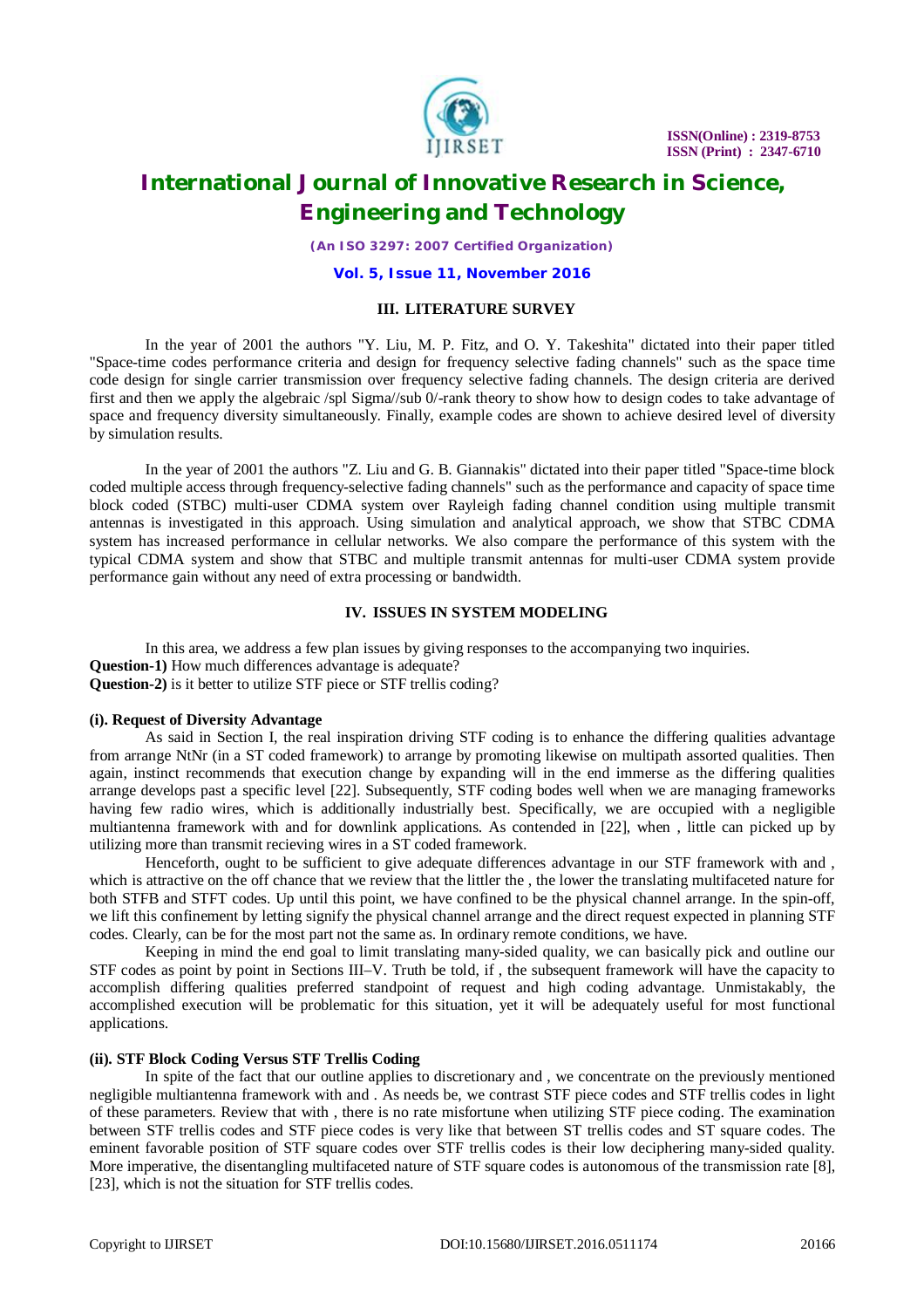

*(An ISO 3297: 2007 Certified Organization)*

#### **Vol. 5, Issue 11, November 2016**

Likewise, the development of STF piece codes is simpler than that of STF trellis codes. Then again, STF trellis coding works in a path like regular channel coding; along these lines, it can be effectively joined to existing correspondence frameworks. For instance, a ST trellis decoder can be specifically connected to STF trellis codes.

#### **V. EXPERIMENTAL RESULTS**

Notwithstanding hypothetical examination and dialogs, we introduce reenactments to explore the execution of our plans in a base multiantenna OFDM framework with Nt=2 and Nr=1. Our figure of legitimacy is OFDM image mistake rate (OFDMSER), which we normal more than 100 000 channel acknowledge. To look after reasonableness, we will settle the transmission rate at bps/Hz in all recreations. The irregular channels are created by two diverse channel models.



#### **VI. CONCLUSION**

We planned STF codes for multi-antenna OFDM transmissions over recurrence particular Rayleigh blurring channels. So as to improve the plan, we initially performed sub-channel gathering to change over the complex STF codes outline into less complex GSTF plans per gathering. In light of the determined plan criteria, we built both GSTF piece codes, and GSTF trellis codes. We demonstrated that the subsequent GSTF codes are fit for accomplishing the full assorted qualities pick up, which squares with the result of the quantity of transmit and get receiving wires times the channel length. Notwithstanding improved plan and low interpreting multifaceted nature, the execution of our outlines has been affirmed by reproductions that likewise represent its benefits in respect to contending plans.

#### **REFERENCES**

[5] H. Bölcskei and A. J. Paulraj, "Space-frequency codes for broadband fading channels," in Proc. IEEE Int. Symp. Inform. Theory,Washington, DC, June 2001.

<sup>[1]</sup> D. Agrawal, V. Tarokh, A. Naguib, and N. Seshadri, "Space-time coded OFDM high data-rate wireless communication over wideband channels," in Proc. Veh. Technol. Conf., Ottawa, ON, Canada, May 18–21, 1998, pp. 2232–2236.

<sup>[2]</sup> S. M. Alamouti, "A simple transmit diversity technique for wireless communications," IEEE J. Select. Areas Commun., vol. 16, pp. 1451–1458, Oct. 1998.

<sup>[3]</sup> S. Baro, G. Bauch, and A. Hansmann, "Improved codes for space-time trellis-coded modulation," IEEE Commun. Lett., vol. 4, pp. 20–22, Jan. 2000.

<sup>[4]</sup> H. Bölcskei and A. Paulraj, "Space-frequency coded broadband OFDM systems," in Proc. ofWireless Commun. Networking Conf., Chicago, IL, Sept. 23–28, 2000, pp. 1–6.